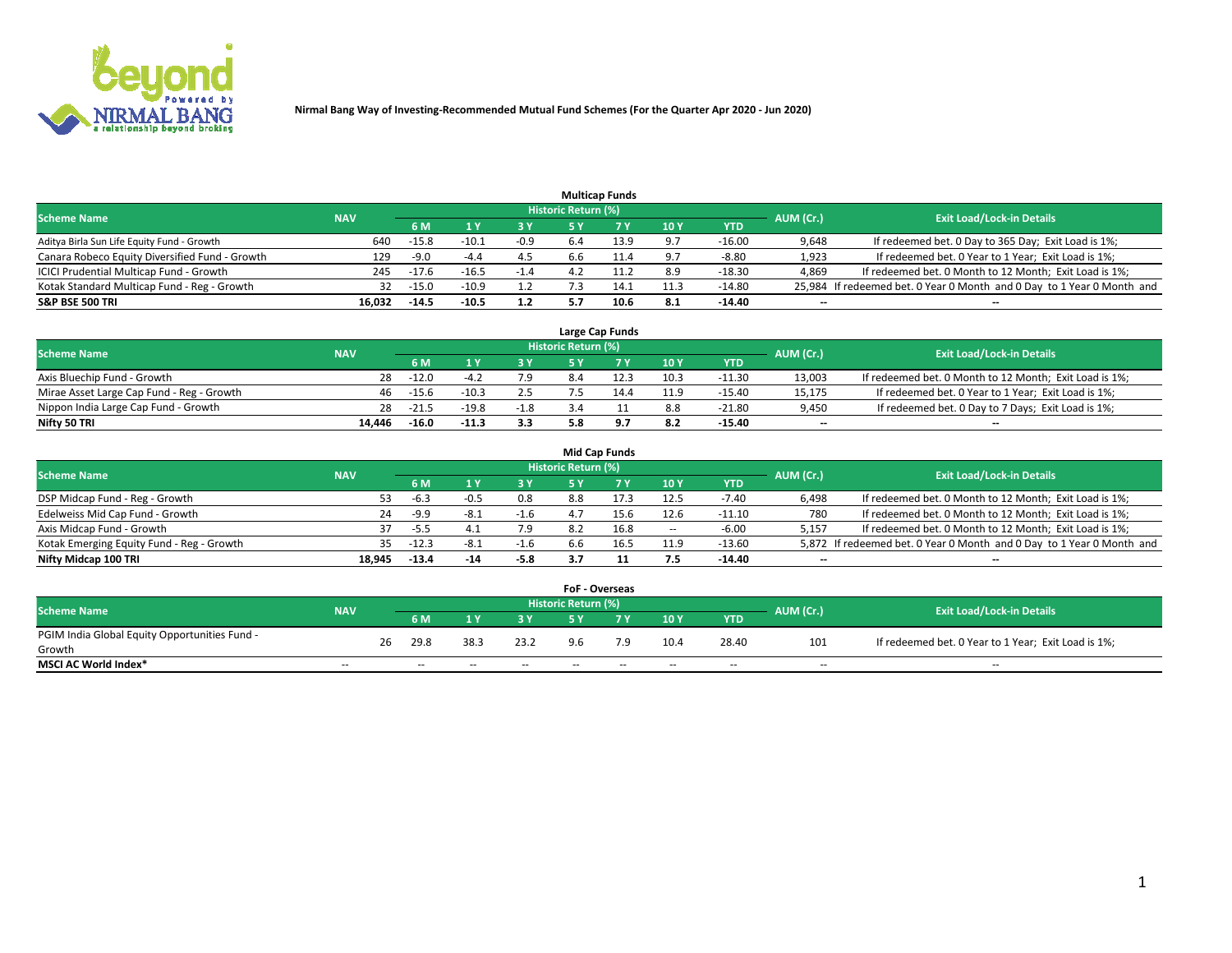

| Large & Midcap                                   |            |                                  |         |        |     |      |      |            |       |                                                      |  |  |  |  |
|--------------------------------------------------|------------|----------------------------------|---------|--------|-----|------|------|------------|-------|------------------------------------------------------|--|--|--|--|
| <b>Scheme Name</b>                               | AUM (Cr.)  | <b>Exit Load/Lock-in Details</b> |         |        |     |      |      |            |       |                                                      |  |  |  |  |
|                                                  | <b>NAV</b> | 6 M                              |         | 3 Y    |     |      | 10Y  | <b>YTD</b> |       |                                                      |  |  |  |  |
| Canara Robeco Emerging Equities - Growth         | 87         | -9.6                             |         | 0.7    | 8.5 | 20.1 | 15.5 | $-9.80$    | 4,790 | If redeemed bet. 0 Year to 1 Year; Exit Load is 1%;  |  |  |  |  |
| Invesco India Growth Opportunities Fund - Growth |            | $-13.5$                          | -6.8    | 3.2    |     |      | 10.2 | $-13.60$   | 2,285 | If redeemed bet. 0 Year to 1 Year; Exit Load is 1%;  |  |  |  |  |
| Sundaram Large and Mid Cap Fund - Reg - Growth   | 30         | $-18.7$                          | $-12.6$ | 0.6    |     |      | 8.4  | $-18.70$   | 1,025 | If redeemed bet. 0 Day to 365 Days; Exit Load is 1%; |  |  |  |  |
| Principal Emerging Bluechip Fund - Growth        | 96         | $-10.7$                          | $-6.2$  | $-0.1$ |     | 16.9 | 12.4 | $-11.30$   | 1,783 | If redeemed bet. 0 Day to 365 Days; Exit Load is 1%; |  |  |  |  |
| NIFTY Large Midcap 250 TRI                       | 6.438      | $-12.9$                          | -9.6    | 0.5    | 6.4 | 12.3 | 9.2  | $-13.20$   | $-$   | $\overline{\phantom{a}}$                             |  |  |  |  |

|                                  |            |         |         |     |                     | <b>Focused Funds</b> |       |          |           |                                                        |
|----------------------------------|------------|---------|---------|-----|---------------------|----------------------|-------|----------|-----------|--------------------------------------------------------|
| <b>Scheme Name</b>               | <b>NAV</b> |         |         |     | Historic Return (%) |                      |       |          | AUM (Cr.) | <b>Exit Load/Lock-in Details</b>                       |
|                                  |            | 6 M     |         | 2 V |                     | ע ל                  | 10Y   | YTD      |           |                                                        |
| Axis Focused 25 Fund - Growth    | 27.        | $-13.7$ | $-4$    |     |                     | 12.6                 | $- -$ | $-12.90$ | 9.428     | If redeemed bet. 0 Month to 12 Month; Exit Load is 1%; |
| SBI Focused Equity Fund - Growth | 136        | $-10.9$ | -44     | 5.9 |                     |                      | 14.2  | $-11.50$ | 8,012     | If redeemed bet. 0 Year to 1 Year; Exit Load is 1%;    |
| <b>S&amp;P BSE 500 TRI</b>       | 16.032     | $-14.5$ | $-10.5$ | 1.2 |                     | 10.6                 | -8.1  | -14.40   | $- -$     | $\overline{\phantom{a}}$                               |

|                                             |            |         |           |                                  |        | <b>Small Cap Funds</b> |                          |          |                          |                                                     |
|---------------------------------------------|------------|---------|-----------|----------------------------------|--------|------------------------|--------------------------|----------|--------------------------|-----------------------------------------------------|
| <b>Scheme Name</b>                          | <b>NAV</b> |         | AUM (Cr.) | <b>Exit Load/Lock-in Details</b> |        |                        |                          |          |                          |                                                     |
|                                             |            | 6 M     |           | 3 Y                              |        |                        | 10Y                      | YTD      |                          |                                                     |
| HDFC Small Cap Fund - Growth                |            | $-17.1$ | $-24.4$   | $-5.5$                           |        |                        | 8.5                      | $-18.30$ | 6,594                    | If redeemed bet. 0 Year to 1 Year; Exit Load is 1%; |
| L&T Emerging Businesses Fund - Reg - Growth | 18         | $-19.0$ | $-21.6$   | $-8.9$                           |        | $\sim$                 | $\overline{\phantom{a}}$ | $-20.20$ | 4,187                    | If redeemed bet. 0 Year to 1 Year; Exit Load is 1%; |
| SBI Small Cap Fund - Growth                 | 48         | $-9.2$  | -44       | 2.8                              |        | 21.6                   | 16.3                     | $-10.00$ | 3,374                    | If redeemed bet. 0 Year to 1 Year; Exit Load is 1%; |
| Nifty Smallcap 100 TRI                      | 5.653      | $-19.1$ | $-23.4$   | $-13.9$                          | $-1.8$ | 7.3                    | 3.6                      | -21.10   | $\overline{\phantom{a}}$ | $\overline{\phantom{a}}$                            |

| ELSS Schemes (Tax Saving u/s 80-C)           |            |         |        |                            |           |      |       |            |           |                                  |  |  |  |
|----------------------------------------------|------------|---------|--------|----------------------------|-----------|------|-------|------------|-----------|----------------------------------|--|--|--|
| <b>Scheme Name</b>                           | <b>NAV</b> |         |        | <b>Historic Return (%)</b> |           |      |       |            | AUM (Cr.) | <b>Exit Load/Lock-in Details</b> |  |  |  |
|                                              |            | 6 M     | ΙV     | 3 Y                        | <b>5Y</b> |      | 10Y   | <b>YTD</b> |           |                                  |  |  |  |
| Aditya Birla Sun Life Tax Relief 96 - Growth | 29         | $-10.5$ | $-4.4$ | 2.3                        |           | 14.4 | 10    | $-9.70$    | 9,177     | Ni                               |  |  |  |
| Axis Long Term Equity Fund - Growth          | 43         | $-13.3$ | $-4.6$ | 4.8                        |           | 16.3 | 14.3  | $-12.90$   | 19,127    | Ni                               |  |  |  |
| Canara Robeco Equity Tax Saver Fund - Growth | 62         | $-9.3$  | $-5.7$ | 4.4                        |           | 11.8 | 9.9   | $-9.20$    | 929       | Ni                               |  |  |  |
| Invesco India Tax Plan - Growth              | 48         | $-10.8$ |        | 3.3                        |           | 13.8 | 11.3  | $-10.80$   | 916       | Ni                               |  |  |  |
| Mirae Asset Tax Saver Fund - Reg - Growth    | 17         | $-13.1$ | $-6.4$ |                            | $\sim$    | --   | $- -$ | $-13.20$   | 3,142     | Ni                               |  |  |  |
| <b>S&amp;P BSE 200 TRI</b>                   | 5.206      | $-14.6$ | $-10$  | 2.2                        |           | 10.6 | 8.4   | $-14.30$   | $-$       | $\overline{\phantom{a}}$         |  |  |  |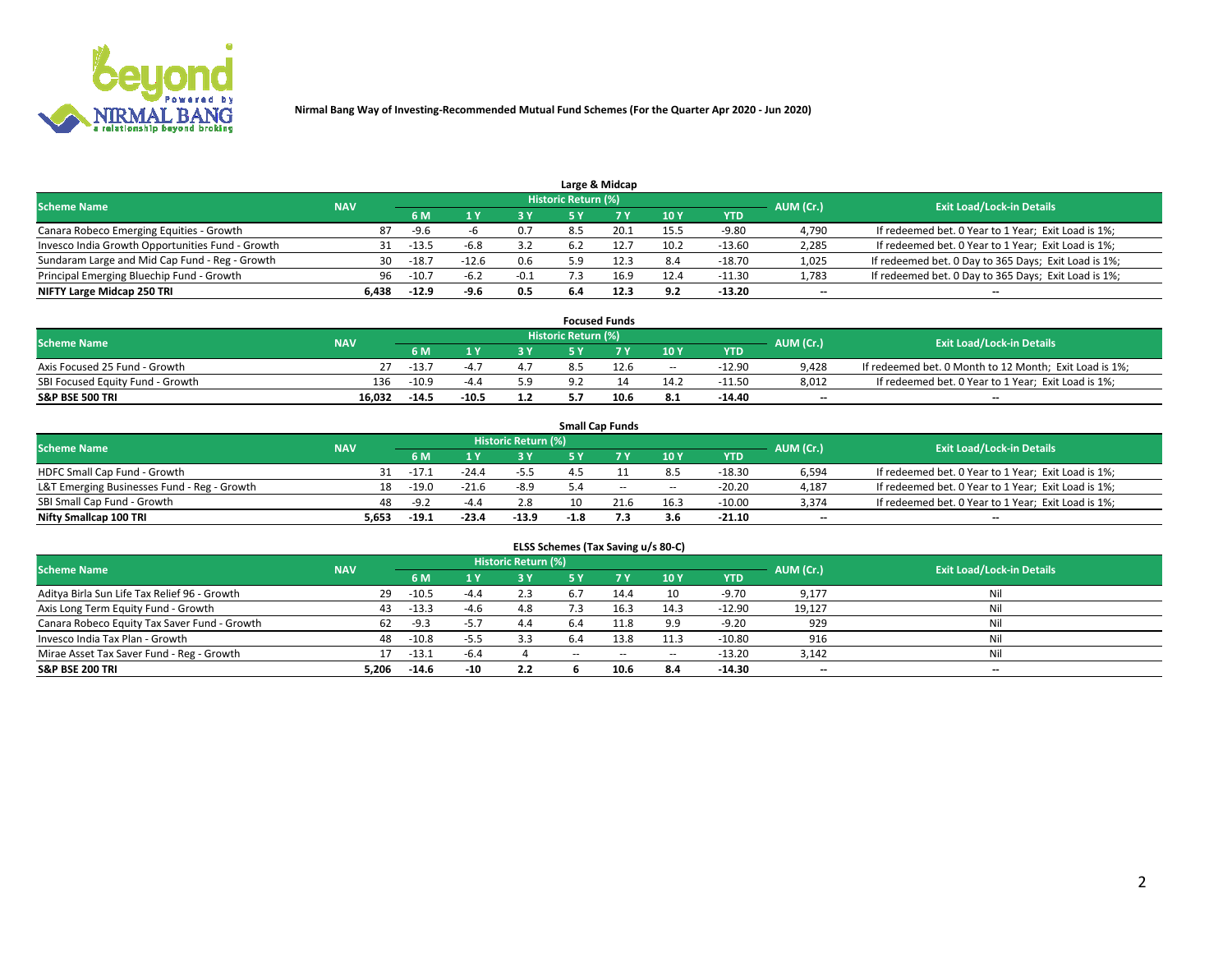

|                                           | <b>Contra/Value Fund</b> |           |                                  |        |     |      |      |            |       |                                                                     |  |  |  |  |
|-------------------------------------------|--------------------------|-----------|----------------------------------|--------|-----|------|------|------------|-------|---------------------------------------------------------------------|--|--|--|--|
| <b>Scheme Name</b>                        | <b>NAV</b>               | AUM (Cr.) | <b>Exit Load/Lock-in Details</b> |        |     |      |      |            |       |                                                                     |  |  |  |  |
|                                           |                          | 6 M       |                                  | 3 Y    |     | 7 V  | 10Y  | <b>YTD</b> |       |                                                                     |  |  |  |  |
| Kotak India EQ Contra Fund - Reg - Growth | 47                       | $-14.9$   | $-10.8$                          | 3.3    |     | 10.  | 8.5  | -14.90     |       | 709 If redeemed bet. 0 Year 0 Month and 0 Day to 1 Year 0 Month and |  |  |  |  |
| Invesco India Contra Fund - Growth        | 45                       | -8.5      | -5.                              | 3.9    |     |      | 11.2 | $-8.60$    | 4,300 | If redeemed bet. 0 Year to 1 Year; Exit Load is 1%;                 |  |  |  |  |
| UTI Value Opportunities Fund - Growth     | 56                       | $-12.2$   | -6.4                             | 1.6    | 3.6 | 8.9  | 8.8  | $-12.70$   | 3,750 | If redeemed bet. 0 Year to 1 Year; Exit Load is 1%;                 |  |  |  |  |
| Nippon India Value Fund - Growth          | 64                       | $-14.8$   | $-13.3$                          | $-0.9$ |     | 10.9 | 8.2  | $-15.20$   | 2,418 | If redeemed bet. 0 Year to 1 Year; Exit Load is 1%;                 |  |  |  |  |
| <b>S&amp;P BSE 500 TRI</b>                | 16.032                   | $-14.5$   | $-10.5$                          | 1.2    |     | 10.6 | 8.1  | $-14.40$   | $- -$ | $\overline{\phantom{a}}$                                            |  |  |  |  |

|                                                        |            |         |         |                     |      | Sector/Thematic |                          |            |                          |                                                               |
|--------------------------------------------------------|------------|---------|---------|---------------------|------|-----------------|--------------------------|------------|--------------------------|---------------------------------------------------------------|
| <b>Scheme Name</b>                                     | <b>NAV</b> |         |         | Historic Return (%) |      |                 |                          |            | AUM (Cr.)                | <b>Exit Load/Lock-in Details</b>                              |
|                                                        |            | 6 M     |         | 3Y                  | /5 Y | <b>7Y</b>       | 10Y                      | <b>YTD</b> |                          |                                                               |
| Canara Robeco Consumer Trends Fund - Reg -             | 38         |         | $-3.8$  |                     | 8.2  |                 | 12                       |            |                          |                                                               |
| Growth                                                 |            | $-11.5$ |         | 4                   |      | 13.2            |                          | $-11.70$   | 352                      | If redeemed bet. 0 Year to 1 Year; Exit Load is 1%;           |
| Mirae Asset Great Consumer Fund - Growth               | 32         | $-14.6$ | -6.5    | 3.8                 | 7.6  | 13.6            | $\overline{\phantom{a}}$ | $-15.00$   | 867                      | If redeemed bet. 0 Year to 1 Year; Exit Load is 1%;           |
| ICICI Prudential Technology Fund - Growth              | 54         | $-7.4$  | $-8.2$  | 10.6                | 6.5  | 15.3            | 13.3                     | $-6.70$    | 354                      | If redeemed bet. 0 Day to 15 Day; Exit Load is 1%;            |
| Nippon India Pharma Fund - Growth                      | 189        | 24.6    |         | 14.1                | 7.6  | 15.1            | 13.7                     | 24.50      | 2.992                    | If redeemed bet. 0 Month and 0 Day to 1 Month and 0 Day; Exit |
| BNP Paribas India Consumption Fund - Reg - Growth      | 12         | $-5.8$  | 5.2     | $\sim$              | --   | $\sim$          | $\hspace{0.05cm}$        | $-6.50$    | 495                      | If redeemed bet. 0 Month to 12 Month; Exit Load is 1%;        |
| ICICI Prudential Banking and Financial Services Fund - | 47         | $-31.9$ | $-29.2$ | $-6.6$              | 5.4  |                 |                          | $-32.30$   |                          |                                                               |
| Retail - Growth                                        |            |         |         |                     |      | 11.7            | 11.4                     |            | 2,265                    | If redeemed bet. 0 Day to 15 Day; Exit Load is 1%;            |
| <b>S&amp;P BSE 500 TRI</b>                             | 16.032     | $-14.5$ | $-10.5$ | 1.2                 | 5.7  | 10.6            | 8.1                      | -14.40     | $\overline{\phantom{a}}$ | $\overline{\phantom{a}}$                                      |

| <b>Dynamic Asset Allocation Funds</b>                      |            |         |         |                     |      |        |        |            |                          |                                                          |  |  |  |
|------------------------------------------------------------|------------|---------|---------|---------------------|------|--------|--------|------------|--------------------------|----------------------------------------------------------|--|--|--|
| <b>Scheme Name</b>                                         | <b>NAV</b> |         |         | Historic Return (%) |      |        |        |            | AUM (Cr.)                | <b>Exit Load/Lock-in Details</b>                         |  |  |  |
|                                                            |            | 6 M     |         | 3Y                  | /5 Y | 7 Y    | 10Y    | <b>YTD</b> |                          |                                                          |  |  |  |
| ICICI Prudential Balanced Advantage Fund - Reg -<br>Growth | 35.        | $-7.4$  | $-1.9$  | 4.1                 | 6.6  | 10.9   | 10.6   | $-7.60$    | 24,583                   | If redeemed bet. 0 Year to 1 Year; Exit Load is 1%;      |  |  |  |
| Invesco India Dynamic Equity Fund - Growth                 | 28         | $-7.7$  | $-4.2$  | 2.4                 | 5.5  | 10.6   | 8.8    | $-7.00$    | 719                      | If redeemed bet. 0 Month to 3 Month; Exit Load is 0.25%; |  |  |  |
| Nippon India Balanced Advantage Fund - Growth              | 87         | $-7.3$  | $-4.5$  | 2.3                 | 5.4  | 10.4   | 9      | $-7.40$    | 2,664                    | If redeemed bet. 0 Month to 12 Month; Exit Load is 1%;   |  |  |  |
| HDFC Balanced Advantage Fund - Growth                      | 170        | $-15.4$ | $-16.3$ | 0.1                 | 5.3  | 10.1   |        | $-15.90$   | 33,773                   | If redeemed bet. 0 Year to 1 Year; Exit Load is 1%;      |  |  |  |
| SBI Dynamic Asset Allocation Fund - Reg - Growth           | 13         | $-10.7$ | $-6.2$  | 1.3                 | 4.8  | $\sim$ | $\sim$ | $-10.00$   | 561                      | If redeemed bet. 0 Month to 12 Month; Exit Load is 1%;   |  |  |  |
| NIFTY 50 Hybrid Composite Debt 65:35 Index                 | 9.865      | -6.9    | $-2.1$  | 5.7                 | 7.4  | 9.7    | 8.7    | $-6.60$    | $\overline{\phantom{a}}$ | $\overline{\phantom{a}}$                                 |  |  |  |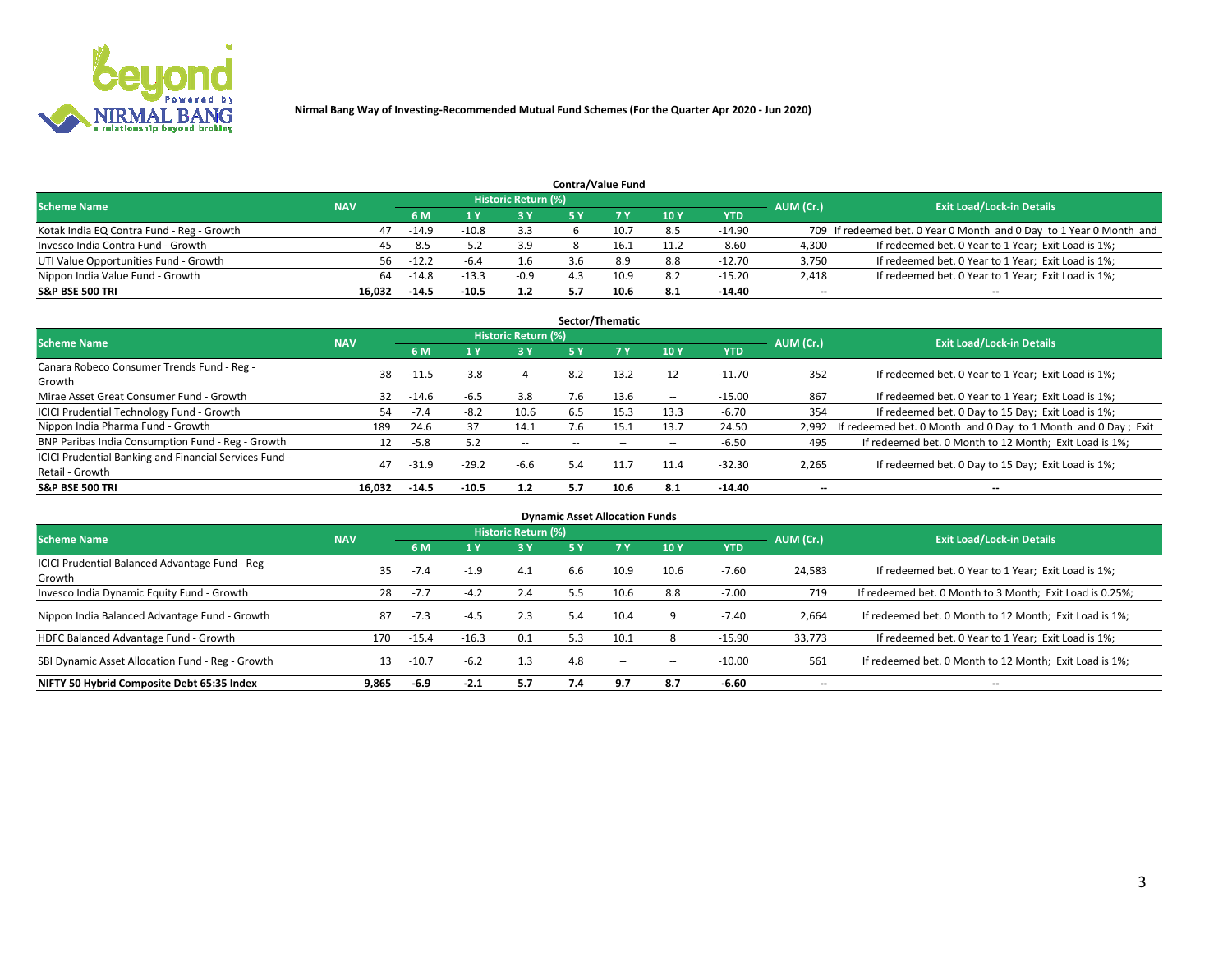

| <b>Hybrid Aggressive</b>                        |            |                                  |        |     |        |        |        |            |        |                                                        |  |  |  |  |
|-------------------------------------------------|------------|----------------------------------|--------|-----|--------|--------|--------|------------|--------|--------------------------------------------------------|--|--|--|--|
| <b>Scheme Name</b>                              | AUM (Cr.)  | <b>Exit Load/Lock-in Details</b> |        |     |        |        |        |            |        |                                                        |  |  |  |  |
|                                                 | <b>NAV</b> | 6 M                              |        | 3 Y |        |        | 10Y    | <b>YTD</b> |        |                                                        |  |  |  |  |
| ICICI Prudential Equity & Debt Fund - Growth    | 123        | $-11.6$                          | -8.9   | 1.2 |        |        | 11.3   | $-12.50$   | 17,423 | If redeemed bet. 0 Year to 1 Year; Exit Load is 1%;    |  |  |  |  |
| Mirae Asset Hybrid - Equity Fund - Reg - Growth | 14         | -9.5                             | -4.b   | 4.2 | $\sim$ | $\sim$ | $\sim$ | $-9.60$    | 3,274  | If redeemed bet. 0 Year to 1 Year; Exit Load is 1%;    |  |  |  |  |
| SBI Equity Hybrid Fund - Growth                 | 131        | $-9.5$                           | - 3    | 4.8 |        | 12.8   | 10.4   | $-9.90$    | 28,584 | If redeemed bet. 0 Month to 12 Month; Exit Load is 1%; |  |  |  |  |
| Canara Robeco Equity Hybrid Fund - Growth       | 160        | $-4.9$                           | 0.1    |     |        | 12.9   | 10.9   | $-4.80$    | 2,885  | If redeemed bet. 0 Year to 1 Year; Exit Load is 1%;    |  |  |  |  |
| NIFTY 50 Hybrid Composite Debt 65:35 Index      | 9,865      | -6.9                             | $-2.1$ | 5.7 |        |        | 8.7    | $-6.60$    | $- -$  | $\overline{\phantom{a}}$                               |  |  |  |  |

| <b>Arbitrage Fund</b>                      |            |     |     |      |                            |     |  |       |            |           |                                                          |  |  |
|--------------------------------------------|------------|-----|-----|------|----------------------------|-----|--|-------|------------|-----------|----------------------------------------------------------|--|--|
| <b>Scheme Name</b>                         | <b>NAV</b> |     |     |      | <b>Historic Return (%)</b> |     |  |       |            | AUM (Cr.) | <b>Exit Load/Lock-in Details</b>                         |  |  |
|                                            |            |     | 1 M | з м' | 6 M                        |     |  | $-3V$ | <b>YTD</b> |           |                                                          |  |  |
| IDFC Arbitrage Fund - Reg - Growth         |            |     |     |      |                            |     |  | 5.9   | 4.70       | 7.978     | If redeemed bet. 0 Month to 1 Month; Exit Load is 0.25%; |  |  |
| Kotak Equity Arbitrage Fund - Reg - Growth |            | 28  | 2.9 |      | 5.3                        |     |  | 6.1   | 5.50       | 14.663    | If redeemed bet. 0 Day to 30 Day; Exit Load is 0.25%;    |  |  |
| Nippon India Arbitrage Fund - Growth       |            | 20. | -27 |      | 5.3                        | 5 h |  | 6.2   | 5.60       | 7.944     | If redeemed bet. 0 Month to 1 Month; Exit Load is 0.25%; |  |  |

| <b>Equity Saver</b>                      |            |  |                          |                          |                     |       |                          |                          |            |           |                                                                       |  |
|------------------------------------------|------------|--|--------------------------|--------------------------|---------------------|-------|--------------------------|--------------------------|------------|-----------|-----------------------------------------------------------------------|--|
| <b>Scheme Name</b>                       | <b>NAV</b> |  |                          |                          | Historic Return (%) |       |                          |                          |            | AUM (Cr.) | <b>Exit Load/Lock-in Details</b>                                      |  |
|                                          |            |  | 6 M                      |                          | 3 Y                 |       |                          | 10Y                      | <b>YTD</b> |           |                                                                       |  |
| Axis Equity Saver Fund - Reg - Growth    |            |  |                          |                          | 4.Z                 | $- -$ | $- -$                    | $\sim$ $-$               | $-5.00$    | 679       | If redeemed bet. 0 Month to 12 Month; Exit Load is 1%;                |  |
| Kotak Equity Savings Fund - Reg - Growth |            |  |                          |                          |                     |       | $\sim$                   | $\sim$                   | $-2.10$    |           | 1,410 If redeemed bet. 0 Year 0 Month and 0 Day to 1 Year 0 Month and |  |
| CRISIL Hybrid 50+50 - Moderate Index*    | $- -$      |  | $\overline{\phantom{a}}$ | $\overline{\phantom{a}}$ | $- -$               | $-$   | $\overline{\phantom{a}}$ | $\overline{\phantom{a}}$ | $-$        | $- -$     | --                                                                    |  |

| <b>Liquid Funds</b>                          |                          |     |      |                     |     |     |                          |                          |           |                                  |  |  |
|----------------------------------------------|--------------------------|-----|------|---------------------|-----|-----|--------------------------|--------------------------|-----------|----------------------------------|--|--|
| <b>Scheme Name</b>                           | <b>NAV</b>               |     |      | Historic Return (%) |     |     | <b>YTM</b>               | Avg                      | AUM (Cr.) | <b>Exit Load/Lock-in Details</b> |  |  |
|                                              |                          | 1W  | 2 W. | 1 <sub>M</sub>      | : M | 1 Y |                          | <b>Maturity</b>          |           |                                  |  |  |
| Axis Liquid Fund - Growth                    | 2,217                    | 4.2 |      | 3.9                 | 5.8 |     | 3.78                     | 0.13                     | 29,605    | *Ref Footnote                    |  |  |
| IDFC Cash Fund - Reg - Growth                | 2,415                    | 3.9 |      | 27                  |     |     | 3.51                     | 0.10                     | 13,581    | *Ref Footnote                    |  |  |
| Mahindra Manulife Liquid Fund - Reg - Growth | 1,296                    | 4.3 |      | 4.1                 |     |     |                          | 0.06                     | 2,362     | *Ref Footnote                    |  |  |
| Kotak Liquid Fund - Reg - Growth             | 4,041                    | 4.9 | 4.b  |                     | o.b |     | 3.64                     | 0.12                     | 32,360    | *Ref Footnote                    |  |  |
| <b>CRISIL Liquid Fund Index</b>              | $\overline{\phantom{a}}$ | 5.2 | 4.8  | 4.5                 | 5.7 | 5.9 | $\overline{\phantom{a}}$ | $\overline{\phantom{a}}$ | $- -$     | $- -$                            |  |  |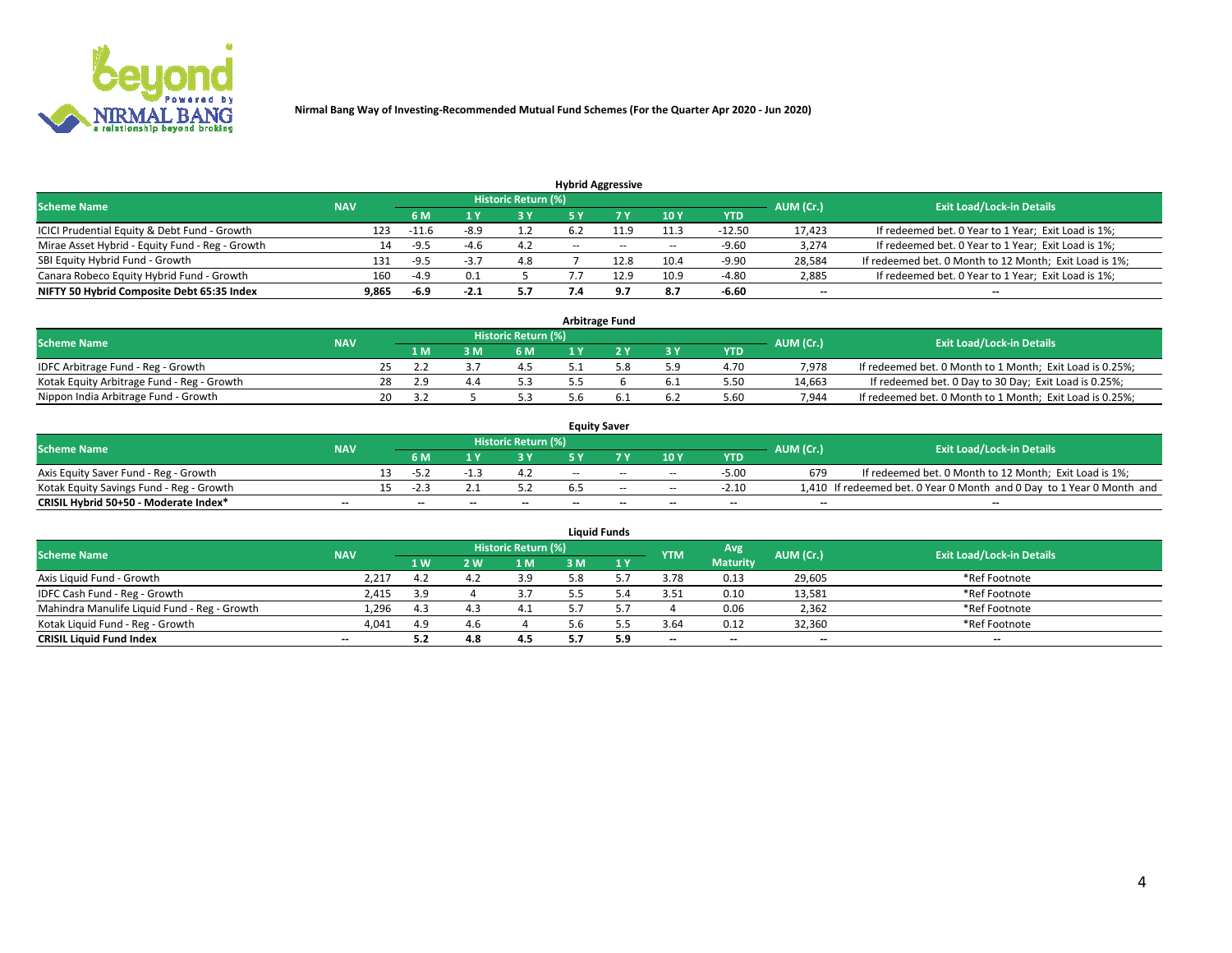

|                                               |            |     |      |                            |        | <b>Ultra Short Fund</b> |            |                          |                          |                                  |
|-----------------------------------------------|------------|-----|------|----------------------------|--------|-------------------------|------------|--------------------------|--------------------------|----------------------------------|
| <b>Scheme Name</b>                            | <b>NAV</b> |     |      | <b>Historic Return (%)</b> |        |                         | <b>YTM</b> | Avg                      | AUM (Cr.)                | <b>Exit Load/Lock-in Details</b> |
|                                               |            | 1 M | 3 M  | 6 M                        |        | <b>3Y</b>               |            | <b>Maturity</b>          |                          |                                  |
| IDFC Ultra Short Term Fund - Reg - Growth     |            | 8.4 | 11.6 |                            | 7.6    | $\sim$                  | 4.26       | 0.39                     | 5,416                    | Nil                              |
| Sundaram Ultra Short Term Fund - Reg - Growth |            |     | 8.9  |                            | $\sim$ | $\sim$                  | 4.01       | 0.43                     | 306                      | Nil                              |
| L&T Ultra Short Term Fund - Growth            | 33         | 7.9 |      |                            | .4     |                         | 4.38       | 0.45                     | 1,708                    | Nil                              |
| <b>NIFTY Ultra Short Duration Debt Index</b>  | 4.127      | 6.8 | 8.9  | 6.8                        | 7.2    |                         | $-$        | $\overline{\phantom{a}}$ | $\overline{\phantom{a}}$ | $-$                              |

| <b>Money Market Fund</b>                         |            |      |      |                            |  |                          |                          |                 |           |                                  |  |  |
|--------------------------------------------------|------------|------|------|----------------------------|--|--------------------------|--------------------------|-----------------|-----------|----------------------------------|--|--|
| <b>Scheme Name</b>                               | <b>NAV</b> |      |      | <b>Historic Return (%)</b> |  |                          | <b>YTM</b>               | Avg             | AUM (Cr.) | <b>Exit Load/Lock-in Details</b> |  |  |
|                                                  |            | 1 M  | 3M   | 6 M                        |  | -3 Y                     |                          | <b>Maturity</b> |           |                                  |  |  |
| Aditya Birla Sun Life Money Manager Fund - Reg - | 275        | 10.3 | 14.2 | 8.4                        |  |                          | 4.91                     | 0.70            | 8,422     | Nil                              |  |  |
| Growth                                           |            |      |      |                            |  |                          |                          |                 |           |                                  |  |  |
| Nippon India Money Market Fund - Growth          | 3,093      | -8.1 |      | 7.4                        |  |                          | 4.43                     | 0.47            | 4,218     | Nil                              |  |  |
| <b>CRISIL Liquid Fund Index</b>                  | $-$        | 4.5  |      | 5.4                        |  | $\overline{\phantom{a}}$ | $\overline{\phantom{a}}$ | $-$             | $- -$     | $- -$                            |  |  |

| <b>Short Term Fund</b>                          |            |     |      |      |                     |      |      |            |                 |           |                                  |  |  |
|-------------------------------------------------|------------|-----|------|------|---------------------|------|------|------------|-----------------|-----------|----------------------------------|--|--|
| <b>Scheme Name</b>                              | <b>NAV</b> |     |      |      | Historic Return (%) |      |      | <b>YTM</b> | Avg             | AUM (Cr.) | <b>Exit Load/Lock-in Details</b> |  |  |
|                                                 |            |     | 1 M  | 3 M  | 6 M                 |      | 3 Y  |            | <b>Maturity</b> |           |                                  |  |  |
| Axis Short Term Fund - Growth                   |            | 23. | 19.1 | 24   | 11.8                |      | 8.1  | 5.95       | 2.70            | 6,005     | Nil                              |  |  |
| HDFC Short Term Debt Fund - Growth              |            | 23. | 17.7 | 22.5 | 11.6                | 10.8 | -8.4 | 7.26       | 3.47            | 10,324    | Nil                              |  |  |
| IDFC Bond Fund - Short Term Plan - Reg - Growth |            | 43  | 20.6 | 25.2 | 11.9                | 10.9 | 8.2  | 5.67       | 2.20            | 12,511    | Nil                              |  |  |
| Kotak Bond Short Term Fund - Reg - Growth       |            | 39  | 16.6 |      | 11.3                | 10.3 | 7.8  | 6.2        | 3.10            | 10,534    | Nil                              |  |  |
| L&T Short Term Bond Fund - Reg - Growth         |            | 20  | 15.3 | 24.6 | 12.5                | 10.9 | 8.2  | 5.36       | 2.70            | 4,535     | Nil                              |  |  |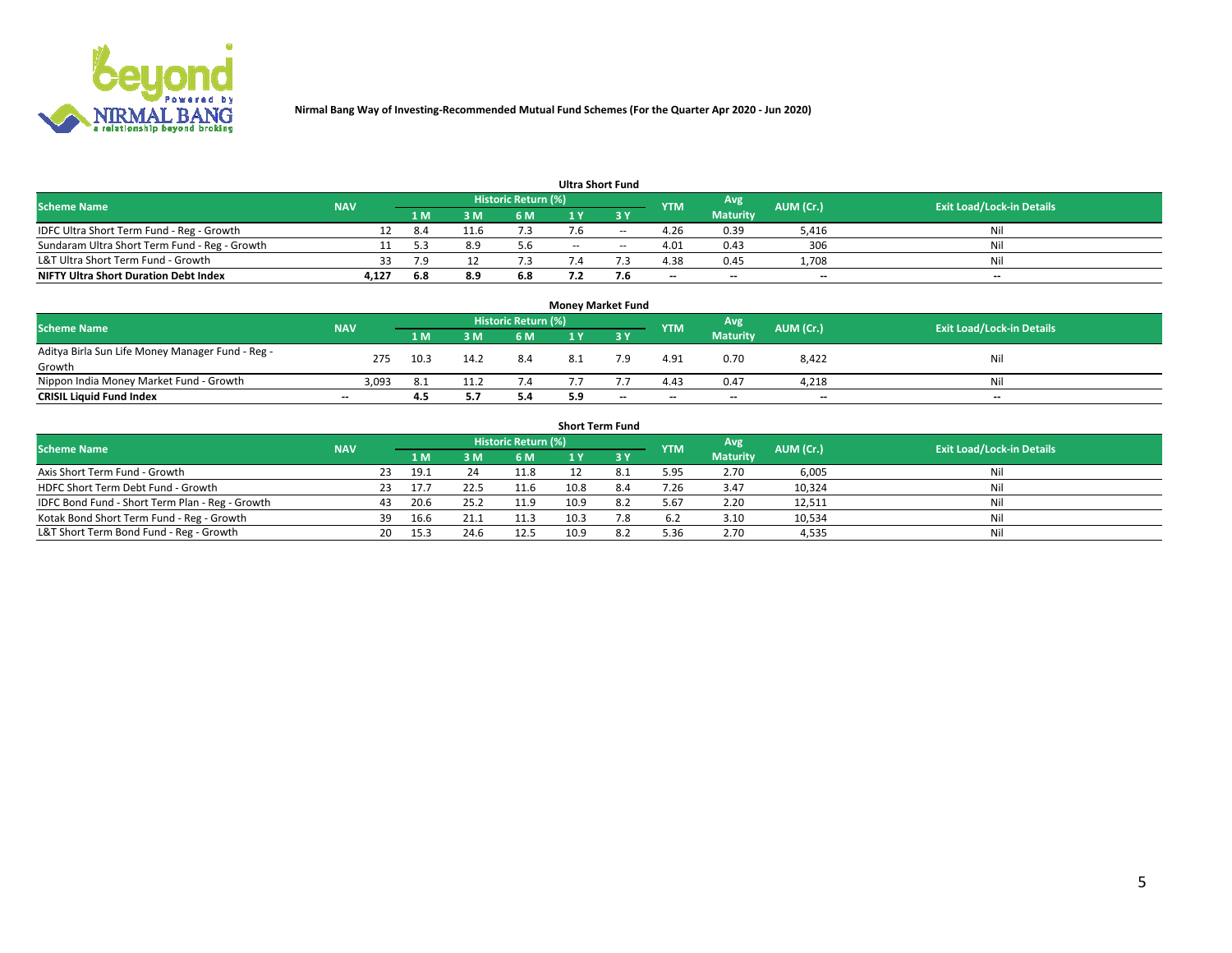

| <b>Low Duration Fund</b> |  |
|--------------------------|--|
|                          |  |

| <b>Scheme Name</b>                        | <b>NAV</b> |      |      | Historic Return (%) |     |  | <b>YTM</b> | <b>Avg</b>      | <b>AUM (Cr.)</b> | <b>Exit Load/Lock-in Details</b> |  |  |  |
|-------------------------------------------|------------|------|------|---------------------|-----|--|------------|-----------------|------------------|----------------------------------|--|--|--|
|                                           |            | 1 M  | 2M   | 6 M                 |     |  |            | <b>Maturity</b> |                  |                                  |  |  |  |
| Axis Treasury Advantage Fund - Growth     | 2.310      | 13.  | 15.8 |                     | 8.6 |  |            | 1.01            | 4.777            | Nil                              |  |  |  |
| Canara Robeco Savings Fund - Reg - Growth |            |      |      |                     |     |  | 4.62       | 0.97            | 949              | Ni                               |  |  |  |
| IDFC Low Duration Fund - Reg - Growth     | 29         | 12.f |      | 8.4                 |     |  | 4.59       | 0.97            | 4.144            | Nil                              |  |  |  |

| <b>Banking &amp; PSU Bond Funds</b>            |            |      |      |                            |      |  |            |                 |           |                                  |  |  |
|------------------------------------------------|------------|------|------|----------------------------|------|--|------------|-----------------|-----------|----------------------------------|--|--|
| <b>Scheme Name</b>                             | <b>NAV</b> |      |      | <b>Historic Return (%)</b> |      |  | <b>YTM</b> | Avg             | AUM (Cr.) | <b>Exit Load/Lock-in Details</b> |  |  |
|                                                |            | 1 M  | ЗM   | 6 M                        |      |  |            | <b>Maturity</b> |           |                                  |  |  |
| Axis Banking & PSU Debt Fund - Growth          | 1.977      | 18.9 | 25.8 | 11.6                       |      |  | 5.58       | 2.20            | 15,317    | Nil                              |  |  |
| Kotak Banking and PSU Debt Fund - Reg - Growth | 48         | 16.2 | 22.6 | 11.9                       | 10.9 |  | 6.4        | 4.12            | 6.163     | Nil                              |  |  |
| IDFC Banking & PSU Debt Fund - Reg - Growth    | 18         | 20.3 | 29.8 | 13.6                       |      |  | 5.76       | 2.82            | 16,791    | Nil                              |  |  |

| <b>Corporate Bond Funds</b>                         |            |      |      |                     |      |     |            |                 |           |                                                         |  |  |
|-----------------------------------------------------|------------|------|------|---------------------|------|-----|------------|-----------------|-----------|---------------------------------------------------------|--|--|
| <b>Scheme Name</b>                                  | <b>NAV</b> |      |      | Historic Return (%) |      |     | <b>YTM</b> | Avg             | AUM (Cr.) | <b>Exit Load/Lock-in Details</b>                        |  |  |
|                                                     |            | 1 M  | 3 M  | 6 M                 |      |     |            | <b>Maturity</b> |           |                                                         |  |  |
| ICICI Prudential Corporate Bond Fund - Reg - Growth | 22         | 19.3 | 22.4 | 12                  | 10.8 | 8.2 | 6.35       | 3.52            | 12,707    | Nil                                                     |  |  |
| L&T Triple Ace Bond Fund - Reg - Growth             |            | 20.4 | 33.4 | 18.1                | 13.5 |     | 6.71       | 7.81            | 3,706     | If redeemed bet. 0 Month to 3 Month; Exit Load is 0.5%; |  |  |
| Kotak Corporate Bond Fund - Std - Growth            | 2,768      | 17.7 | 19.4 | 10                  | 9.8  |     | 5.75       | 1.68            | 4,359     | Nil                                                     |  |  |

| <b>Credit Risk Fund</b>                    |            |    |      |      |                            |     |     |            |                 |           |                                                                       |  |
|--------------------------------------------|------------|----|------|------|----------------------------|-----|-----|------------|-----------------|-----------|-----------------------------------------------------------------------|--|
| <b>Scheme Name</b>                         | <b>NAV</b> |    |      |      | <b>Historic Return (%)</b> |     |     | <b>YTM</b> | Avg             | AUM (Cr.) | <b>Exit Load/Lock-in Details</b>                                      |  |
|                                            |            |    | 1 M  | 3 M  | 6 M                        |     | 3 Y |            | <b>Maturity</b> |           |                                                                       |  |
| ICICI Prudential Credit Risk Fund - Growth |            | 22 | 11.8 | 12.2 | 7.4                        | 8.9 |     | 9.29       | 2.53            | 6,695     | If redeemed bet. 0 Year to 1 Year; Exit Load is 1%;                   |  |
| Kotak Credit Risk Fund - Reg - Growth      |            | 22 | 17.6 | 10.2 | 3.2                        |     |     | 9.95       | 2.73            |           | 2,052 If redeemed bet. 0 Year 0 Month and 0 Day to 1 Year 0 Month and |  |
|                                            |            |    |      |      |                            |     |     |            |                 |           | If redeemed bet. 0 Month to 12 Month; Exit Load is 3%; If             |  |
| SBI Credit Risk Fund - Growth              |            | 32 | 19.2 | 13.8 | 8.3                        | 7.4 |     | 8.77       | 2.02            | 3,949     | redeemed bet. 12 Month to 24 Month; Exit Load is 1.5%; If             |  |
|                                            |            |    |      |      |                            |     |     |            |                 |           | redeemed bet. 24 Month to 36 Month; Exit Load is 0.75%;               |  |